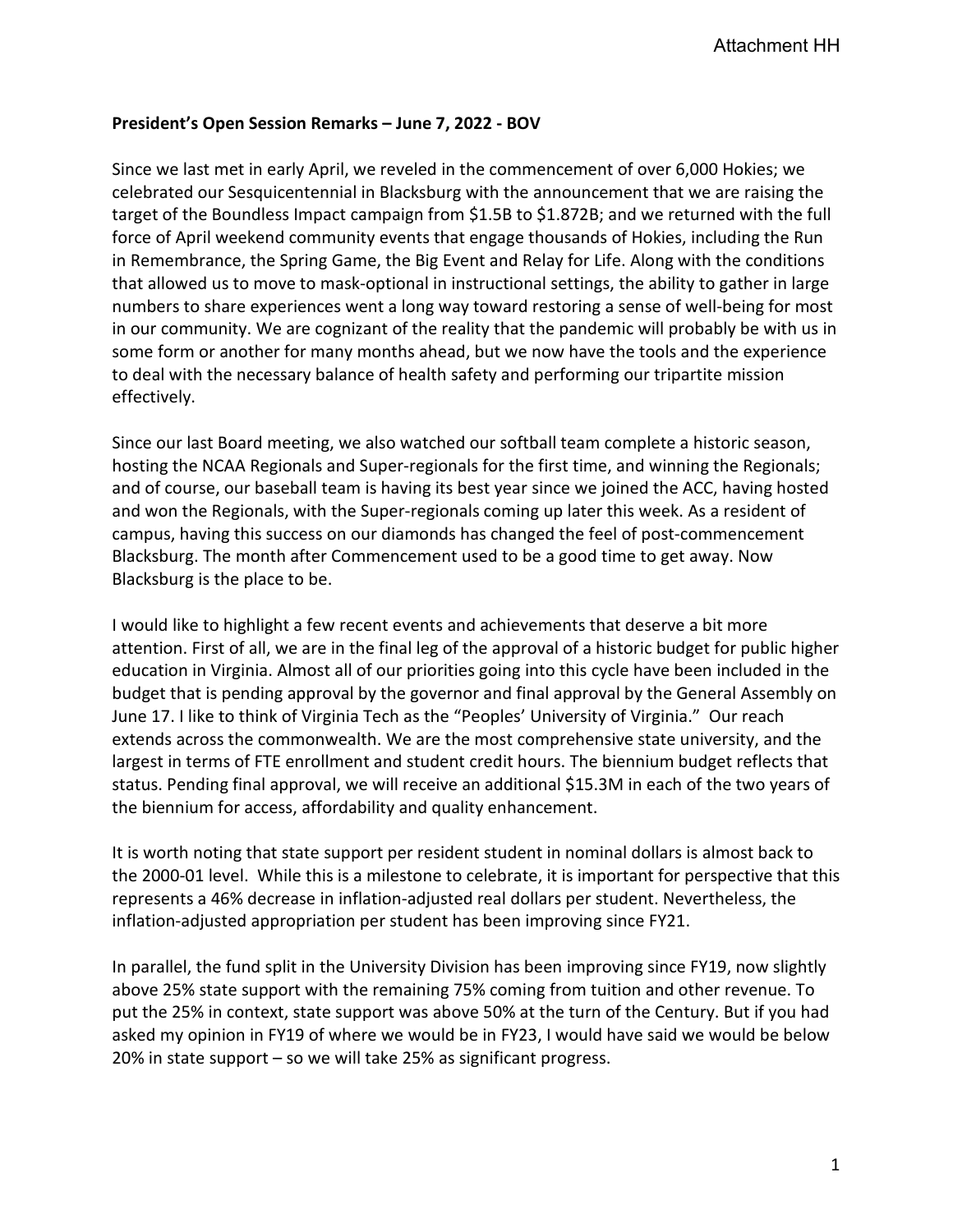We appreciate the trust that the General Assembly has placed in Virginia Tech, and we are delivering on that trust. I'd also like to thank the business community, especially the Virginia Business Higher Education Council under the leadership of Don Finley, and the board chairmanship of former VT rector, Dennis Treacy. We just announced that former Speaker of the House, Kirk Cox, will be taking over for Don Finley upon his retirement. Thank you, Don, for 25 years of outstanding leadership of VBHEC.

In addition to operating funding, the biennial budget includes support for a critical capital project, the replacement of Randolph Hall with Mitchell Hall. This is the biggest academic building project on the Blacksburg campus in Virginia Tech history, and essential for the continued growth and elevation of the College of Engineering.

There are many other elements of the budget to celebrate, including financial aid, investments in research and commercialization, a 5% salary plan for each year of the biennium, and continued growth in support for Cooperative Extension and our Virginia Tech Corps of Cadets. Thank you to Chris Yianilos and Elizabeth Hooper for leading the charge in Richmond!

Now to the national level: We won several team national championships this year. Just in the last few weeks, our club softball team won their first National Championship. In April, our Men's Running club won the National Championship. Men's Rugby won the National Championship as a club sport in December. Baseball won the club National Championship last June. Stretching beyond athletics, our soil judging team is best in the nation, as is our Real Estate team, which took first place in the national Mulroy Real Estate Challenge. So as Whit Babcock and our NCAA athletics program steadily builds from a Challenger Brand to a Champion Brand, our competing student teams in other arenas are following suit.

Virginia Tech is also distinguishing itself at the global level. One of the overarching objectives in our strategic plan is elevating Virginia Tech to top-100 status in the global rankings. This is an important objective for attracting the world's top talent, and bringing that talent, partners and resources to the Commonwealth of Virginia, which we serve. To compare apples to apples, and so as not to deviate from our land-grant mission, we compare ourselves to other U.S. public land-grant research universities in the global rankings, with an emphasis on the Times Higher Education rankings. We are currently #16 with the milestone objective of top-13 by 2024.

Two years ago, Times Higher Education introduced a new ranking system called the Impact Rankings. This system assesses universities against the U.N.'s 17 Sustainable Development Goals. This spring, Virginia Tech was ranked #98 of 1,406 universities in 106 countries. We are tied for fifth in the U.S., and we are third among our land-grant peer group, behind Penn State and Michigan State. Virginia Tech is a leader in Responsible Consumption and Production, Sustainable Cities and Communities, Zero Hunger and Global Partnerships. The Impact rankings are the first to fully recognize the role of land-grant universities at a global level. So while we focus on enhancing our impact on the traditional axes by which research universities have been valued in the past, the THE Impact rankings reflect the impact we are already having on axes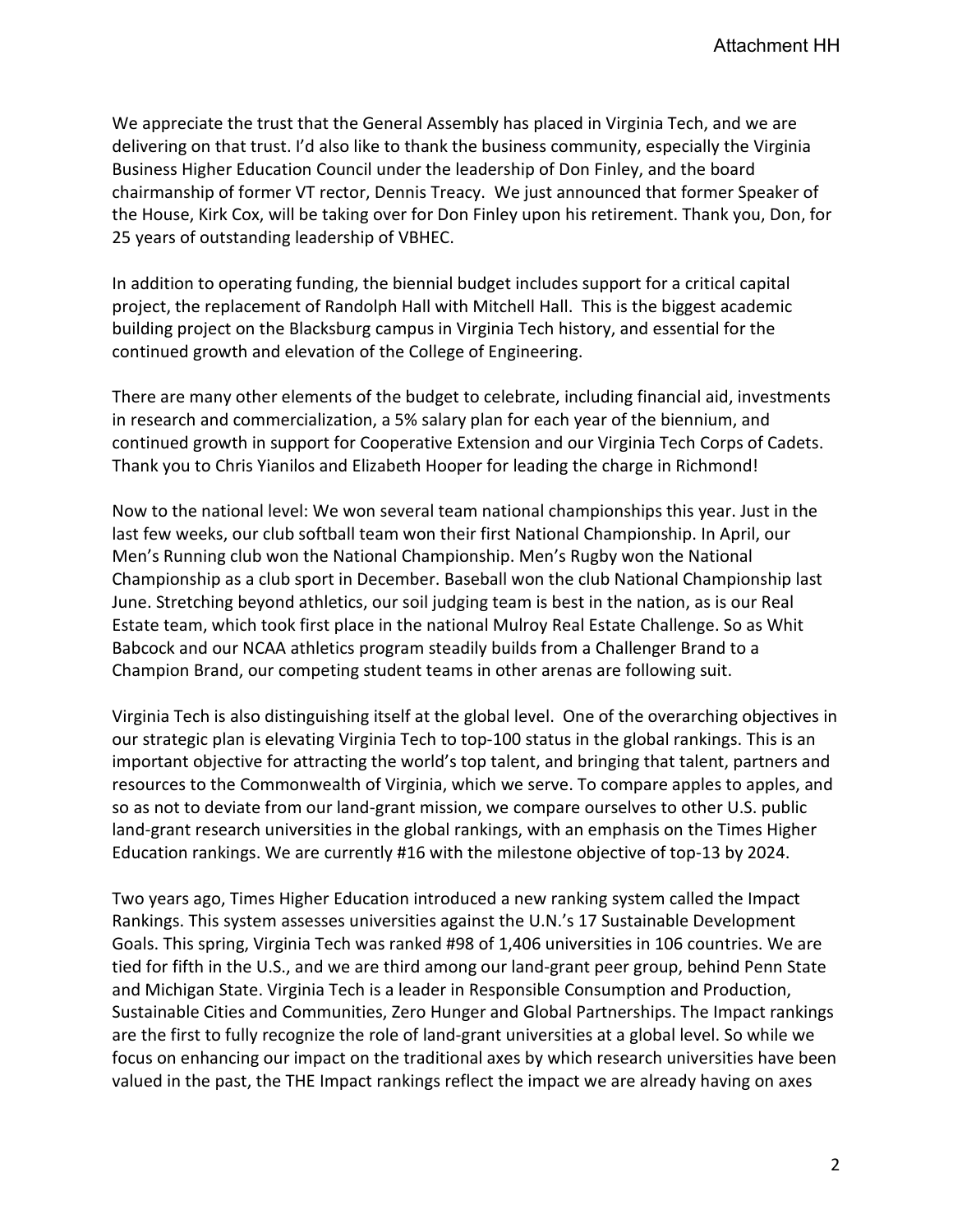that I believe will be highly valued in the future. By "valued," I mean top talent and global partners will come our way because we lead in impact.

I'd also like to share some good news about the civic engagement of Hokies. You may be surprised to learn that 90% of our eligible students are registered to vote, and 73% voted in the 2020 election, compared to 48% in 2012. This did not happen by accident. In 2018, we launched a Civic Engagement program and the Hokies Vote Caucus. This past spring, we began the Deliberative Dialogues Forum, and a Citizen Democracy Leadership program will begin in the fall. Assistant Director of Leadership and Civic Engagement, Jes Davis, along with student Maya Mahdi have played important leadership roles in not only encouraging Hokies to register and vote, but in promoting the importance of civic engagement to our democracy. Our 73% voting rate is among the highest in the Commonwealth, and eight percentage points above the national average. And this was achieved despite the vociferous objections of some non-student residents in Montgomery County, who do not think Virginia Tech students should have the right to vote where they live. In this divisive national landscape where speech is suppressed and conversation is limited, it is wonderful to see Hokies taking the lead in having difficult conversations across differences, and exercising their rights and responsibilities as citizens. Sometimes, I think college-aged students may be the only adults in the room, so to speak.

Finally, I would like to thank those among our Board of Visitors who are completing a term: Mehul Sanghani (second term), Horacio Valeiras (second term), Ed Baine, Preston White, Phil Miskovic, and Paolo Fermin. And farewell to Frank Shushok, the next president of Roanoke College!

**Mehul**, in your eight years on the Board, you have shared your experiences as a native of Blacksburg, an entrepreneur and a successful CEO of a rapidly growing tech company. Your passions for athletics, solving the problem of food insecurity, and advancing artificial intelligence and data analytics have led us to new heights. Thank you, and Hema as well.

**Horacio**, you have brought to Virginia Tech and the Virginia Tech Foundation your expertise in Finance, your deep understanding of board governance, and your passion for free speech. We have benefitted from your active engagement for over a decade. I especially appreciate your mentorship and guidance during your period as rector, and Laura and I have both enjoyed our friendship with you and Amy.

Ed, you are completing one term on the Board. Your expertise in finance, in running large diverse organizations, and your thoughtful and deliberate leadership style has been a tremendous asset to the university, and to me personally. Thank you!

Preston, your passion for all things Virginia Tech is unmatched. I especially appreciate your ability to bring people together around important causes. You have a future in University Advancement should you ever want to do that full time! As a former rector at another Virginia university, CNU, you have a deep understanding of higher education in Virginia, and we have all benefitted from your experience and perspective.